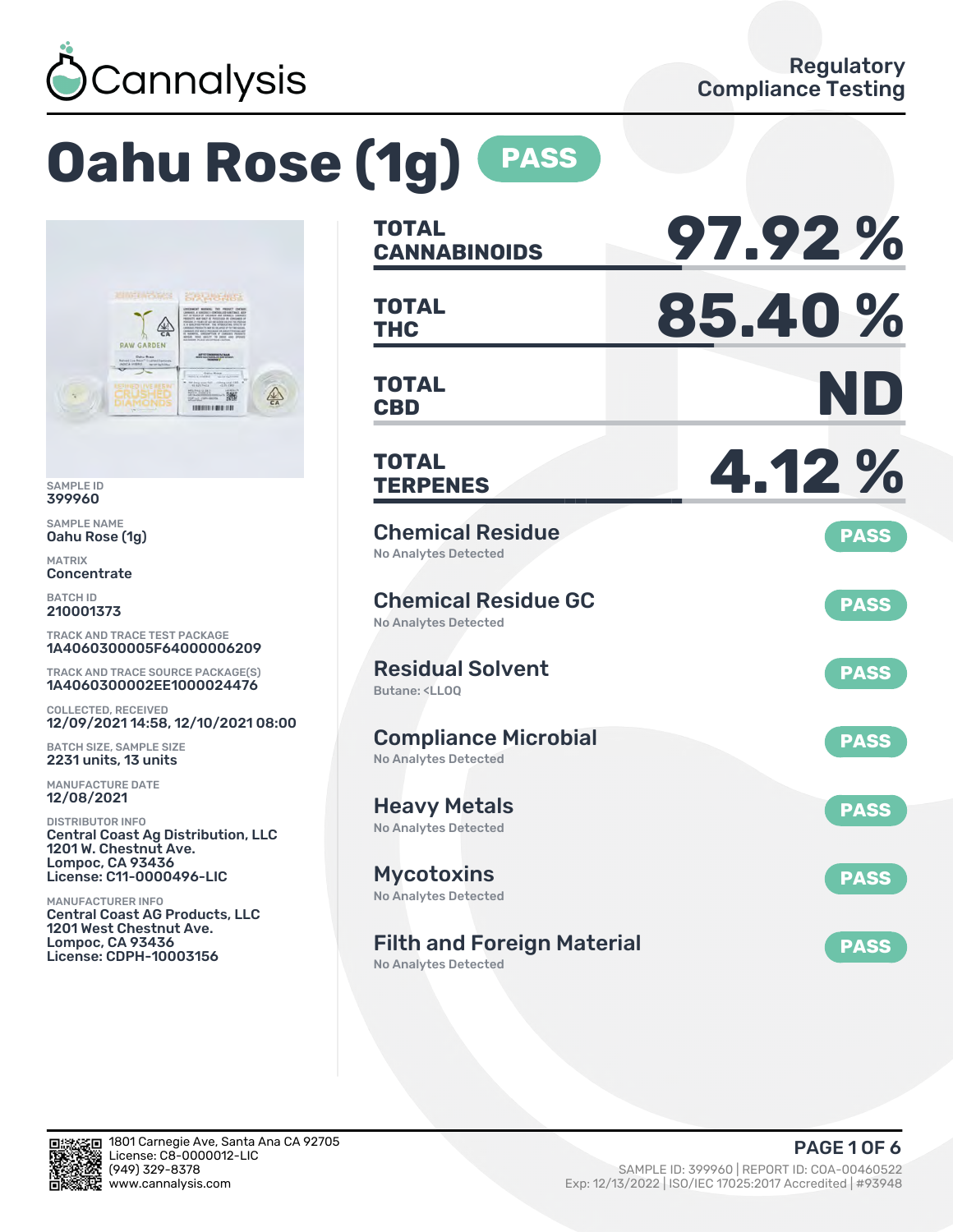

# CANNABINOID ANALYSIS

Total THC,CBD value(s) have been decarboxylated.

| TOTAL THC:          | 854.0 mg/g (85.40 %), 854 mg per package |
|---------------------|------------------------------------------|
| TOTAL CBD:          | ND.                                      |
| TOTAL CANNABINOIDS: | 979.2 mg/g (97.92 %)                     |

UNIT OF MEASUREMENT: Milligrams per Gram(mg/g)

| <b>RESULT</b>           | <b>LOD</b> |                                                                              | <b>ANALYTE</b>                                                                              |           |               | <b>LOD</b> | <b>LLOQ</b> |
|-------------------------|------------|------------------------------------------------------------------------------|---------------------------------------------------------------------------------------------|-----------|---------------|------------|-------------|
| 971.5 mg/g (97.15 %)    |            |                                                                              | CBDa                                                                                        | <b>ND</b> |               | 0.5000     | 1.0000      |
| 1.971 mg/g (0.1971 %)   |            |                                                                              | <b>CBD</b>                                                                                  | <b>ND</b> |               | 0.5000     | 1.0000      |
| <b>ND</b>               |            |                                                                              | CBD <sub>v</sub>                                                                            | <b>ND</b> |               | 0.5000     | 1.0000      |
| <b>ND</b>               |            |                                                                              | CBCa                                                                                        | <b>ND</b> |               | 0.5000     | 1.0000      |
| 4.192 mg/g (0.4192 %)   |            |                                                                              | <b>CBC</b>                                                                                  | <b>ND</b> |               | 0.5000     | 1.0000      |
| ND                      |            |                                                                              | CBGa                                                                                        | <b>ND</b> |               | 0.5000     | 1.0000      |
| 1.486 mg/g $(0.1486\%)$ |            |                                                                              | <b>CBG</b>                                                                                  | <b>ND</b> |               | 0.5000     | 1.0000      |
| <b>ND</b>               |            |                                                                              |                                                                                             |           |               |            |             |
|                         |            | 0.5000<br>0.5000<br>0.5000<br>0.5000<br>0.5000<br>0.5000<br>0.5000<br>0.5000 | <b>LLOO</b><br>1.0000<br>1.0000<br>1.0000<br>1.0000<br>1.0000<br>1.0000<br>1.0000<br>1.0000 |           | <b>RESULT</b> |            |             |

### ADDITIONAL INFORMATION

| Method:              | SOP-TECH-001 | Sample Prepped: 12/13/2021 11:29  | Sample Approved: 12/13/2021 17:53  |  |
|----------------------|--------------|-----------------------------------|------------------------------------|--|
| Instrument: UPLC-DAD |              | Sample Analyzed: 12/13/2021 12:25 | Prep-Analytical Batch: 34456-28374 |  |



TOTAL TERPENES: 41.28 mg/g (4.128 %)

| <b>ANALYTE</b>          | <b>RESULT</b>                                                                                                      | <b>LOD</b> | <b>LLOQ</b> | <b>ANALYTE</b>         | <b>RESULT</b>                                      | LOD    | <b>LLOQ</b> |
|-------------------------|--------------------------------------------------------------------------------------------------------------------|------------|-------------|------------------------|----------------------------------------------------|--------|-------------|
| 3-Carene                | <b>ND</b>                                                                                                          | 1.000      | 2.500       | Alpha bisabolol        | <lloq< td=""><td>0.1000</td><td>0.500</td></lloq<> | 0.1000 | 0.500       |
| Alpha cedrene           | <b>ND</b>                                                                                                          | 1.000      | 2.500       | Alpha humulene         | 2.472 mg/g (0.2472 %)                              | 0.5000 | 1.000       |
| Alpha pinene            | 3.002 mg/g (0.3002 %)                                                                                              | 0.1000     | 1.000       | Alpha terpinene        | <b>ND</b>                                          | 0.5000 | 1.000       |
| Alpha terpineol         | 1.449 mg/g (0.1449 %)                                                                                              | 0.3260     | 0.6520      | Beta caryophyllene     | 5.554 mg/g $(0.5554 \%)$                           | 0.5000 | 1.000       |
| Beta myrcene            | 14.21 mg/g (1.421 %)                                                                                               | 0.5000     | 1.000       | Beta pinene            | 1.481 mg/g (0.1481 %)                              | 0.6070 | 1.214       |
| Borneol                 | <b>ND</b>                                                                                                          | 1.000      | 2.500       | Camphene               | <lloq< td=""><td>0.5000</td><td>1.000</td></lloq<> | 0.5000 | 1.000       |
| Camphor                 | <b>ND</b>                                                                                                          | 0.1000     | 0.5000      | Caryophyllene oxide ND |                                                    | 0.5000 | 2.500       |
| Cedrol                  | <b>ND</b>                                                                                                          | 0.5000     | 1.000       | Cis geraniol           | <b>ND</b>                                          | 1.000  | 2.500       |
| Cis nerolidol           | <b>ND</b>                                                                                                          | 2.500      | 5.000       | Eucalyptol             | <b>ND</b>                                          | 0.1000 | 0.500       |
| Fenchol                 | 1.281 mg/g (0.1281 %)                                                                                              | 0.5000     | 1.000       | Fenchone               | <lloq< td=""><td>0.1000</td><td>0.500</td></lloq<> | 0.1000 | 0.500       |
| Gamma terpinene         | <b>ND</b>                                                                                                          | 0.1000     | 0.5000      | Gamma terpineol        | <b>ND</b>                                          | 0.2090 | 0.523       |
| Geranyl acetate         | ND.                                                                                                                | 0.1000     | 0.5000      | Guaiol                 | <b>ND</b>                                          | 2.500  | 5.000       |
| Isoborneol              | <b>ND</b>                                                                                                          | 0.5000     | 1.000       | Isopulegol             | <b>ND</b>                                          | 2.500  | 5.000       |
| Limonene                | 10.10 mg/g (1.010 %)                                                                                               | 0.5000     | 2.500       | Linalool               | 1.733 mg/g $(0.1733\%)$                            | 0.5000 | 1.000       |
| Menthol                 | <b>ND</b>                                                                                                          | 1.000      | 2.500       | Ocimene 1              | <b>ND</b>                                          | 0.1550 | 0.310       |
| Ocimene 2               | <lloq< td=""><td>0.3450</td><td>1.725</td><td>P-cymene</td><td><b>ND</b></td><td>0.5230</td><td>1.045</td></lloq<> | 0.3450     | 1.725       | P-cymene               | <b>ND</b>                                          | 0.5230 | 1.045       |
| P-mentha-1,5-diene ND   |                                                                                                                    | 0.5000     | 1.000       | Pulegone               | <b>ND</b>                                          | 0.1000 | 0.500       |
| Sabinene                | <b>ND</b>                                                                                                          | 0.5000     | 1.000       | Terpinolene            | <lloq< td=""><td>0.1000</td><td>0.500</td></lloq<> | 0.1000 | 0.500       |
| Trans beta farnesene ND |                                                                                                                    | 2.500      | 5.000       | Trans geraniol         | <b>ND</b>                                          | 0.5000 | 2.500       |
| Trans nerolidol         | <b>ND</b>                                                                                                          | 0.5000     | 2.500       | Valencene              | <b>ND</b>                                          | 0.5000 | 1.000       |

UNIT OF MEASUREMENT: Milligrams per Gram(mg/g)

| <b>ANALYTE</b>          | <b>RESULT</b>                                                                                                      | <b>LOD</b> | <b>LLOQ</b> | <b>ANALYTE</b>         | <b>RESULT</b>                                       | <b>LOD</b> | <b>LLOQ</b> |
|-------------------------|--------------------------------------------------------------------------------------------------------------------|------------|-------------|------------------------|-----------------------------------------------------|------------|-------------|
| 3-Carene                | <b>ND</b>                                                                                                          | 1.000      | 2.500       | Alpha bisabolol        | <lloq< td=""><td>0.1000</td><td>0.5000</td></lloq<> | 0.1000     | 0.5000      |
| Alpha cedrene           | <b>ND</b>                                                                                                          | 1.000      | 2.500       | Alpha humulene         | 2.472 mg/g (0.2472 %)                               | 0.5000     | 1.000       |
| Alpha pinene            | 3.002 mg/g (0.3002 %)                                                                                              | 0.1000     | 1.000       | Alpha terpinene        | <b>ND</b>                                           | 0.5000     | 1.000       |
| Alpha terpineol         | 1.449 mg/g (0.1449 %)                                                                                              | 0.3260     | 0.6520      | Beta caryophyllene     | 5.554 mg/g $(0.5554 \%)$                            | 0.5000     | 1.000       |
| Beta myrcene            | 14.21 mg/g (1.421 %)                                                                                               | 0.5000     | 1.000       | Beta pinene            | 1.481 mg/g $(0.1481\%)$                             | 0.6070     | 1.214       |
| Borneol                 | <b>ND</b>                                                                                                          | 1.000      | 2.500       | Camphene               | <lloq< td=""><td>0.5000</td><td>1.000</td></lloq<>  | 0.5000     | 1.000       |
| Camphor                 | <b>ND</b>                                                                                                          | 0.1000     | 0.5000      | Caryophyllene oxide ND |                                                     | 0.5000     | 2.500       |
| Cedrol                  | <b>ND</b>                                                                                                          | 0.5000     | 1.000       | Cis geraniol           | ND.                                                 | 1.000      | 2.500       |
| Cis nerolidol           | <b>ND</b>                                                                                                          | 2.500      | 5.000       | Eucalyptol             | <b>ND</b>                                           | 0.1000     | 0.5000      |
| Fenchol                 | 1.281 mg/g (0.1281 %)                                                                                              | 0.5000     | 1.000       | Fenchone               | <lloq< td=""><td>0.1000</td><td>0.5000</td></lloq<> | 0.1000     | 0.5000      |
| Gamma terpinene         | <b>ND</b>                                                                                                          | 0.1000     | 0.5000      | Gamma terpineol        | <b>ND</b>                                           | 0.2090     | 0.5230      |
| Geranyl acetate         | <b>ND</b>                                                                                                          | 0.1000     | 0.5000      | Guaiol                 | <b>ND</b>                                           | 2.500      | 5.000       |
| Isoborneol              | <b>ND</b>                                                                                                          | 0.5000     | 1.000       | Isopulegol             | <b>ND</b>                                           | 2.500      | 5.000       |
| Limonene                | 10.10 mg/g (1.010 %)                                                                                               | 0.5000     | 2.500       | Linalool               | 1.733 mg/g $(0.1733\%)$                             | 0.5000     | 1.000       |
| Menthol                 | <b>ND</b>                                                                                                          | 1.000      | 2.500       | Ocimene 1              | <b>ND</b>                                           | 0.1550     | 0.3100      |
| Ocimene 2               | <lloq< td=""><td>0.3450</td><td>1.725</td><td>P-cymene</td><td><b>ND</b></td><td>0.5230</td><td>1.045</td></lloq<> | 0.3450     | 1.725       | P-cymene               | <b>ND</b>                                           | 0.5230     | 1.045       |
| P-mentha-1,5-diene ND   |                                                                                                                    | 0.5000     | 1.000       | Pulegone               | <b>ND</b>                                           | 0.1000     | 0.5000      |
| Sabinene                | <b>ND</b>                                                                                                          | 0.5000     | 1.000       | Terpinolene            | <lloq< td=""><td>0.1000</td><td>0.5000</td></lloq<> | 0.1000     | 0.5000      |
| Trans beta farnesene ND |                                                                                                                    | 2.500      | 5.000       | Trans geraniol         | <b>ND</b>                                           | 0.5000     | 2.500       |
| Trans nerolidol         | <b>ND</b>                                                                                                          | 0.5000     | 2.500       | Valencene              | <b>ND</b>                                           | 0.5000     | 1.000       |



1801 Carnegie Ave, Santa Ana CA 92705 License: C8-0000012-LIC<br>(949) 329-8378

PAGE 2 OF 6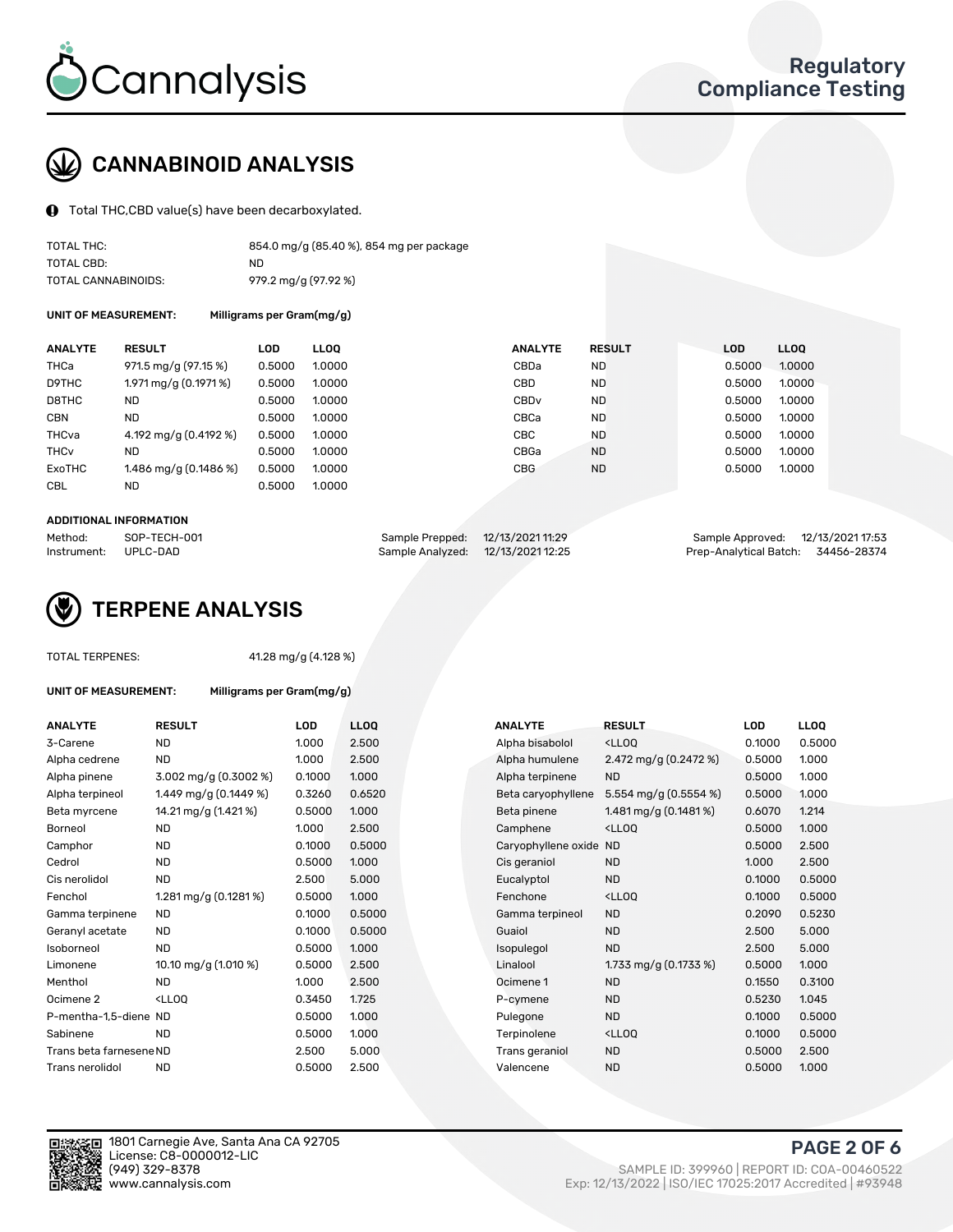

### Regulatory Compliance Testing

#### ADDITIONAL INFORMATION

Method: SOP-TECH-027 Sample Prepped: 12/10/2021 12:52 Sample Approved: 12/13/2021 11:34 Prep-Analytical Batch: 34435-28352



CHEMICAL RESIDUE ANALYSIS PASS

UNIT OF MEASUREMENT: Micrograms per Gram(ug/g)

| <b>ANALYTE</b>    | <b>RESULT</b> | LOD    | LLOQ   | <b>ACTION LEVEL</b> |      | <b>ANALYTE</b>      | <b>RESULT</b> | LOD    | <b>LLOQ</b> | <b>ACTION LEVEL</b> |      |
|-------------------|---------------|--------|--------|---------------------|------|---------------------|---------------|--------|-------------|---------------------|------|
| Abamectin         | <b>ND</b>     | 0.0200 | 0.0400 | 0.1000              | Pass | Acephate            | <b>ND</b>     | 0.0200 | 0.0400      | 0.1000              | Pass |
| Acequinocyl       | <b>ND</b>     | 0.0200 | 0.0400 | 0.1000              | Pass | Acetamiprid         | <b>ND</b>     | 0.0200 | 0.0400      | 0.1000              | Pass |
| Aldicarb          | <b>ND</b>     | 0.0200 | 0.0400 | 0.0                 | Pass | Azoxystrobin        | <b>ND</b>     | 0.0200 | 0.0400      | 0.1000              | Pass |
| <b>Bifenazate</b> | <b>ND</b>     | 0.0200 | 0.0400 | 0.1000              | Pass | <b>Bifenthrin</b>   | <b>ND</b>     | 0.0200 | 0.0400      | 3.000               | Pass |
| <b>Boscalid</b>   | <b>ND</b>     | 0.0200 | 0.0400 | 0.1000              | Pass | Carbaryl            | <b>ND</b>     | 0.0200 | 0.0400      | 0.5000              | Pass |
| Carbofuran        | <b>ND</b>     | 0.0200 | 0.0400 | 0.0                 | Pass | Chlorantraniliprole | <b>ND</b>     | 0.0200 | 0.0400      | 10.00               | Pass |
| Clofentezine      | <b>ND</b>     | 0.0200 | 0.0400 | 0.1000              | Pass | Coumaphos           | <b>ND</b>     | 0.0200 | 0.0400      | 0.0                 | Pass |
| Cyfluthrin        | <b>ND</b>     | 0.4000 | 1.000  | 2.000               | Pass | Cypermethrin        | <b>ND</b>     | 0.4000 | 1.000       | 1.000               | Pass |
| Daminozide        | <b>ND</b>     | 0.0200 | 0.0400 | 0.0                 | Pass | Diazinon            | <b>ND</b>     | 0.0200 | 0.0400      | 0.1000              | Pass |
| <b>Dichlorvos</b> | <b>ND</b>     | 0.0200 | 0.0400 | 0.0                 | Pass | Dimethoate          | <b>ND</b>     | 0.0200 | 0.0400      | 0.0                 | Pass |
| Dimethomorph      | <b>ND</b>     | 0.0200 | 0.0400 | 2.000               | Pass | Ethoprophos         | <b>ND</b>     | 0.0200 | 0.0400      | 0.0                 | Pass |
| Etofenprox        | <b>ND</b>     | 0.0200 | 0.0400 | 0.0                 | Pass | Etoxazole           | <b>ND</b>     | 0.0200 | 0.0400      | 0.1000              | Pass |
| Fenhexamid        | <b>ND</b>     | 0.0200 | 0.0400 | 0.1000              | Pass | Fenoxycarb          | <b>ND</b>     | 0.0200 | 0.0400      | 0.0                 | Pass |
| Fenpyroximate     | <b>ND</b>     | 0.0200 | 0.0400 | 0.1000              | Pass | Fipronil            | <b>ND</b>     | 0.0400 | 0.1000      | 0.0                 | Pass |
| Flonicamid        | <b>ND</b>     | 0.0200 | 0.0400 | 0.1000              | Pass | Fludioxonil         | <b>ND</b>     | 0.0200 | 0.0400      | 0.1000              | Pass |
| Hexythiazox       | <b>ND</b>     | 0.0200 | 0.0400 | 0.1000              | Pass | Imazalil            | <b>ND</b>     | 0.0200 | 0.0400      | 0.0                 | Pass |
| Imidacloprid      | <b>ND</b>     | 0.0200 | 0.0400 | 5.000               | Pass | Kresoxim methyl     | <b>ND</b>     | 0.0200 | 0.0400      | 0.1000              | Pass |
| Malathion         | <b>ND</b>     | 0.0200 | 0.0400 | 0.5000              | Pass | Metalaxyl           | <b>ND</b>     | 0.0200 | 0.0400      | 2.000               | Pass |
| Methiocarb        | <b>ND</b>     | 0.0200 | 0.0400 | 0.0                 | Pass | Methomyl            | <b>ND</b>     | 0.0200 | 0.0400      | 1.000               | Pass |
| Mevinphos         | <b>ND</b>     | 0.0200 | 0.0400 | 0.0                 | Pass | Myclobutanil        | <b>ND</b>     | 0.0200 | 0.0400      | 0.1000              | Pass |
| Naled             | <b>ND</b>     | 0.0200 | 0.0400 | 0.1000              | Pass | Oxamyl              | <b>ND</b>     | 0.0200 | 0.0400      | 0.5000              | Pass |
| Paclobutrazol     | <b>ND</b>     | 0.0200 | 0.0400 | 0.0                 | Pass | Permethrins         | <b>ND</b>     | 0.0400 | 0.1000      | 0.5000              | Pass |
| Phosmet           | <b>ND</b>     | 0.0200 | 0.0400 | 0.1000              | Pass | Piperonyl butoxide  | <b>ND</b>     | 0.0200 | 0.0400      | 3.000               | Pass |
| Prallethrin       | <b>ND</b>     | 0.0200 | 0.0400 | 0.1000              | Pass | Propiconazole       | <b>ND</b>     | 0.0200 | 0.0400      | 0.1000              | Pass |
| Propoxur          | <b>ND</b>     | 0.0200 | 0.0400 | 0.0                 | Pass | Pyrethrins          | <b>ND</b>     | 0.0200 | 0.0400      | 0.5000              | Pass |
| Pyridaben         | <b>ND</b>     | 0.0200 | 0.0400 | 0.1000              | Pass | Spinetoram          | <b>ND</b>     | 0.0200 | 0.0400      | 0.1000              | Pass |
| Spinosad          | <b>ND</b>     | 0.0300 | 0.0700 | 0.1000              | Pass | Spiromesifen        | <b>ND</b>     | 0.0200 | 0.0400      | 0.1000              | Pass |
| Spirotetramat     | <b>ND</b>     | 0.0200 | 0.0400 | 0.1000              | Pass | Spiroxamine         | <b>ND</b>     | 0.0200 | 0.0400      | 0.0                 | Pass |
| Tebuconazole      | <b>ND</b>     | 0.0200 | 0.0400 | 0.1000              | Pass | Thiacloprid         | <b>ND</b>     | 0.0200 | 0.0400      | 0.0                 | Pass |
| Thiamethoxam      | <b>ND</b>     | 0.0200 | 0.0400 | 5.000               | Pass | Trifloxystrobin     | <b>ND</b>     | 0.0200 | 0.0400      | 0.1000              | Pass |
|                   |               |        |        |                     |      |                     |               |        |             |                     |      |

### ADDITIONAL INFORMATION

Method: SOP-TECH-002 Sample Prepped: 12/10/202114:38 Sample Approved: 12/13/2021 11:40<br>Instrument: LC-MS/MS Sample Analyzed: 12/10/2021 14:42 Prep-Analytical Batch: 34436-28356 Prep-Analytical Batch: 34436-28356

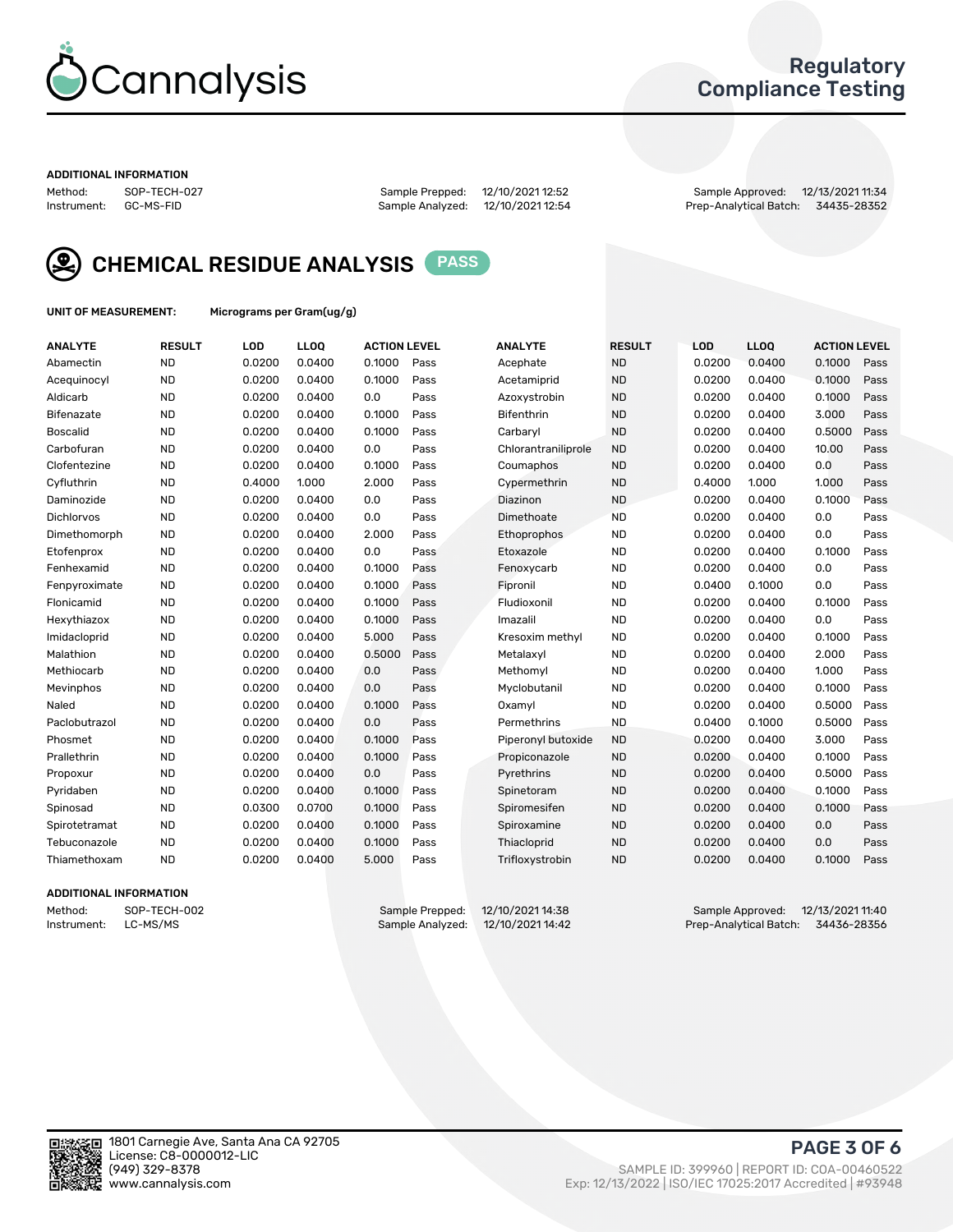

## CHEMICAL RESIDUE GC ANALYSIS PASS

| UNIT OF MEASUREMENT:   |                          |            | Micrograms per Gram(ug/g) |                     |                                     |                                      |               |        |                                            |                                 |      |  |  |
|------------------------|--------------------------|------------|---------------------------|---------------------|-------------------------------------|--------------------------------------|---------------|--------|--------------------------------------------|---------------------------------|------|--|--|
| <b>ANALYTE</b>         | <b>RESULT</b>            | <b>LOD</b> | <b>LLOO</b>               | <b>ACTION LEVEL</b> |                                     | <b>ANALYTE</b>                       | <b>RESULT</b> | LOD    | <b>LLOO</b>                                | <b>ACTION LEVEL</b>             |      |  |  |
| Captan                 | ND                       | 0.1000     | 0.2000                    | 0.7000              | Pass                                | Chlordane                            | <b>ND</b>     | 0.0109 | 0.0136                                     | 0.0                             | Pass |  |  |
| Methyl parathion       | <b>ND</b>                | 0.0400     | 0.1000                    | 0.0                 | Pass                                | <b>PCNB</b>                          | <b>ND</b>     | 0.0200 | 0.0400                                     | 0.1000                          | Pass |  |  |
| Chlorfenapyr           | <b>ND</b>                | 0.0800     | 0.1000                    | 0.0                 | Pass                                | Chlorpyrifos                         | <b>ND</b>     | 0.0800 | 0.1000                                     | 0.0                             | Pass |  |  |
| ADDITIONAL INFORMATION |                          |            |                           |                     |                                     |                                      |               |        |                                            |                                 |      |  |  |
| Method:<br>Instrument: | SOP-TECH-010<br>GC-MS/MS |            |                           |                     | Sample Prepped:<br>Sample Analyzed: | 12/10/2021 14:37<br>12/10/2021 14:42 |               |        | Sample Approved:<br>Prep-Analytical Batch: | 12/13/2021 11:30<br>34438-28357 |      |  |  |



UNIT OF MEASUREMENT: Micrograms per Gram(ug/g)

| <b>ANALYTE</b>       | <b>RESULT</b> | LOD    | <b>LLOO</b> | <b>ACTION LEVEL</b> |      | <b>ANALYTE</b>           | <b>RESULT</b>                                                               | <b>LOD</b> | LLOO  | <b>ACTION LEVEL</b> |      |
|----------------------|---------------|--------|-------------|---------------------|------|--------------------------|-----------------------------------------------------------------------------|------------|-------|---------------------|------|
| Acetone              | <b>ND</b>     | 50.00  | 100.0       | 5000                | Pass | Acetonitrile             | <b>ND</b>                                                                   | 50.00      | 100.0 | 410.0               | Pass |
| Benzene              | <b>ND</b>     | 0.5000 | 1.000       | 1.000               | Pass | <b>Butane</b>            | <lloo< td=""><td>50.00</td><td>100.0</td><td>5000</td><td>Pass</td></lloo<> | 50.00      | 100.0 | 5000                | Pass |
| Chloroform           | <b>ND</b>     | 0.5000 | 1.000       | 1.000               | Pass | Ethanol                  | <b>ND</b>                                                                   | 50.00      | 100.0 | 5000                | Pass |
| <b>Ethyl Acetate</b> | <b>ND</b>     | 50.00  | 100.0       | 5000                | Pass | <b>Ethyl Ether</b>       | <b>ND</b>                                                                   | 50.00      | 100.0 | 5000                | Pass |
| Ethylene oxide       | <b>ND</b>     | 0.5000 | 1.000       | 1.000               | Pass | Heptane                  | <b>ND</b>                                                                   | 50.00      | 100.0 | 5000                | Pass |
| Hexane               | <b>ND</b>     | 50.00  | 100.0       | 290.0               | Pass | <b>Isopropyl Alcohol</b> | <b>ND</b>                                                                   | 50.00      | 100.0 | 5000                | Pass |
| Methanol             | <b>ND</b>     | 50.00  | 100.0       | 3000                | Pass | Methylene chloride       | <b>ND</b>                                                                   | 0.5000     | 1.000 | 1.000               | Pass |
| Pentane              | <b>ND</b>     | 50.00  | 100.0       | 5000                | Pass | Propane                  | <b>ND</b>                                                                   | 50.00      | 200.0 | 5000                | Pass |
| Toluene              | <b>ND</b>     | 50.00  | 100.0       | 890.0               | Pass | Xvlenes                  | <b>ND</b>                                                                   | 50.08      | 100.0 | 2170                | Pass |
| Trichloroethylene    | <b>ND</b>     | 0.5000 | 1.000       | 1.000               | Pass | 1.2-Dichloroethane       | <b>ND</b>                                                                   | 0.5000     | 1.000 | 1.000               | Pass |

### ADDITIONAL INFORMATION

|             | ADDITIONAL INFORMATION |                                   |                                    |  |
|-------------|------------------------|-----------------------------------|------------------------------------|--|
| Method:     | SOP-TECH-021           | Sample Prepped: 12/10/2021 14:38  | Sample Approved: 12/13/2021 10:24  |  |
| Instrument: | HS-GC-MS/FID           | Sample Analyzed: 12/10/2021 15:35 | Prep-Analytical Batch: 34434-28358 |  |

<sup>-&</sup>lt;br>Analytical Batch: 34434-28358



UNIT OF MEASUREMENT: Cycle Threshold (Ct)

| <b>ANALYTE</b>         | <b>RESULT</b>              | LOD   | <b>LLOO</b> |     | <b>ACTION LEVEL</b> | <b>ANALYTE</b>   | <b>RESULT</b> | <b>LOD</b> | <b>LLOO</b>            |                  | <b>ACTION LEVEL</b> |
|------------------------|----------------------------|-------|-------------|-----|---------------------|------------------|---------------|------------|------------------------|------------------|---------------------|
| A.fumigatus            | <b>ND</b>                  | 33.00 | 0.0         | 0.0 | Pass                | A. flavus        | <b>ND</b>     | 33.00      | 0.0                    | 0.0              | Pass                |
| A. niger               | <b>ND</b>                  | 33.00 | 0.0         | 0.0 | Pass                | A. terreus       | <b>ND</b>     | 33.00      | 0.0                    | 0.0              | Pass                |
| <b>STEC</b>            | <b>ND</b>                  | 33.00 | 0.0         | 0.0 | Pass                | Salmonella spp   | <b>ND</b>     | 33.00      | 0.0                    | 0.0              | Pass                |
| ADDITIONAL INFORMATION |                            |       |             |     |                     |                  |               |            |                        |                  |                     |
| Method:                | SOP-TECH-016, SOP-TECH-022 |       |             |     | Sample Prepped:     | 12/13/2021 09:32 |               |            | Sample Approved:       | 12/13/2021 15:40 |                     |
| Instrument:            | aPCR                       |       |             |     | Sample Analyzed:    | 12/13/2021 09:32 |               |            | Prep-Analytical Batch: |                  | 34447-28370         |

in.

PAGE 4 OF 6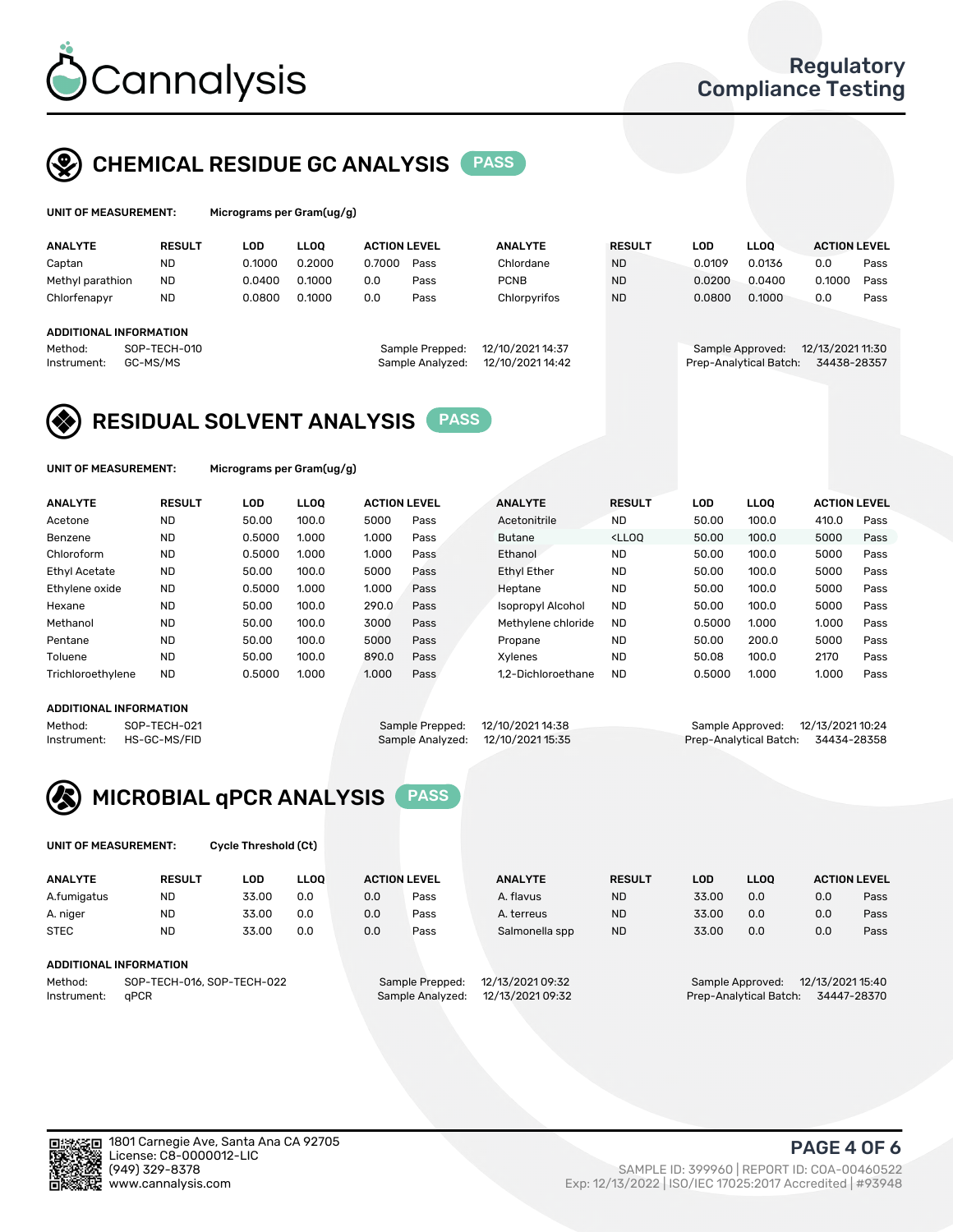



| UNIT OF MEASUREMENT:                                    |                        | Micrograms per Gram(ug/g)  |             |                     |                                     |                                      |               |            |                                            |                                 |      |
|---------------------------------------------------------|------------------------|----------------------------|-------------|---------------------|-------------------------------------|--------------------------------------|---------------|------------|--------------------------------------------|---------------------------------|------|
| <b>ANALYTE</b>                                          | <b>RESULT</b>          | <b>LOD</b>                 | <b>LLOO</b> | <b>ACTION LEVEL</b> |                                     | <b>ANALYTE</b>                       | <b>RESULT</b> | <b>LOD</b> | <b>LLOO</b>                                | <b>ACTION LEVEL</b>             |      |
| Arsenic                                                 | <b>ND</b>              | 0.0120                     | 0.1000      | 0.2000              | Pass                                | Cadmium                              | <b>ND</b>     | 0.0072     | 0.0500                                     | 0.2000                          | Pass |
| Lead                                                    | <b>ND</b>              | 0.0068                     | 0.0500      | 0.5000              | Pass                                | Mercury                              | <b>ND</b>     | 0.0060     | 0.0500                                     | 0.1000                          | Pass |
| <b>ADDITIONAL INFORMATION</b><br>Method:<br>Instrument: | SOP-TECH-013<br>ICP-MS |                            |             |                     | Sample Prepped:<br>Sample Analyzed: | 12/10/2021 12:06<br>12/10/2021 12:15 |               |            | Sample Approved:<br>Prep-Analytical Batch: | 12/13/2021 14:52<br>34432-28349 |      |
|                                                         |                        | <b>MYCOTOXINS ANALYSIS</b> |             | <b>PASS</b>         |                                     |                                      |               |            |                                            |                                 |      |

icrograms per Kilogram(ug/kg)

| <b>ANALYTE</b>               | <b>RESULT</b> | LOD   | <b>LLOO</b> | <b>ACTION LEVEL</b> |      | <b>ANALYTE</b> | <b>RESULT</b> | LOD   | <b>LLOO</b> |       | <b>ACTION LEVEL</b> |
|------------------------------|---------------|-------|-------------|---------------------|------|----------------|---------------|-------|-------------|-------|---------------------|
| Aflatoxin B1                 | <b>ND</b>     | 1.000 | 2.000       |                     | N/A  | Aflatoxin B2   | <b>ND</b>     | 2.000 | 5.000       |       | N/A                 |
| Aflatoxin G1                 | <b>ND</b>     | 2.000 | 5.000       |                     | N/A  | Aflatoxin G2   | <b>ND</b>     | 2.000 | 5.000       |       | N/A                 |
| <b>Total Aflatoxins</b>      | <b>ND</b>     | 10.00 | 14.00       | 20.00               | Pass | Ochratoxin A   | <b>ND</b>     | 1.000 | 2.000       | 20.00 | Pass                |
|                              |               |       |             |                     |      |                |               |       |             |       |                     |
| 1.0.017101111111700111171011 |               |       |             |                     |      |                |               |       |             |       |                     |

### ADDITIONAL INFORMATION

Method: SOP-TECH-020 Sample Prepped: 12/10/2021 16:29 Sample Approved: 12/13/2021 17:20 Instrument: LC-MS/MS Sample Analyzed: 12/10/2021 16:30 Prep-Analytical Batch: 34437-28365

### FILTH & FOREIGN MATERIAL ANALYSIS PASS Q

UNIT OF MEASUREMENT: Filth and Foreign Matter (%, #/3g)

| <b>ANALYTE</b>                                              | <b>RESULT</b> | LOD | <b>LLOO</b> | <b>ACTION LEVEL</b> |                                     | <b>ANALYTE</b> | <b>RESULT</b>                                                                 | LOD | <b>LLOO</b> | <b>ACTION LEVEL</b> |      |
|-------------------------------------------------------------|---------------|-----|-------------|---------------------|-------------------------------------|----------------|-------------------------------------------------------------------------------|-----|-------------|---------------------|------|
| IF RH ME                                                    | <b>ND</b>     | 0.0 | 0.0         | 1.000               | Pass                                | <b>IFM</b>     | <b>ND</b>                                                                     | 0.0 | 0.0         | 25.00               | Pass |
| Mold                                                        | <b>ND</b>     | 0.0 | 0.0         | 25.00               | Pass                                | <b>SSCD</b>    | <b>ND</b>                                                                     | 0.0 | 0.0         | 25.00               | Pass |
| <b>ADDITIONAL INFORMATION</b>                               |               |     |             |                     |                                     |                |                                                                               |     |             |                     |      |
| Method:<br>SOP-TECH-009<br>Instrument:<br>Visual Inspection |               |     |             |                     | Sample Prepped:<br>Sample Analyzed: |                | 12/10/2021 13:16<br>Sample Approved:<br>34439-28355<br>Prep-Analytical Batch: |     |             |                     |      |